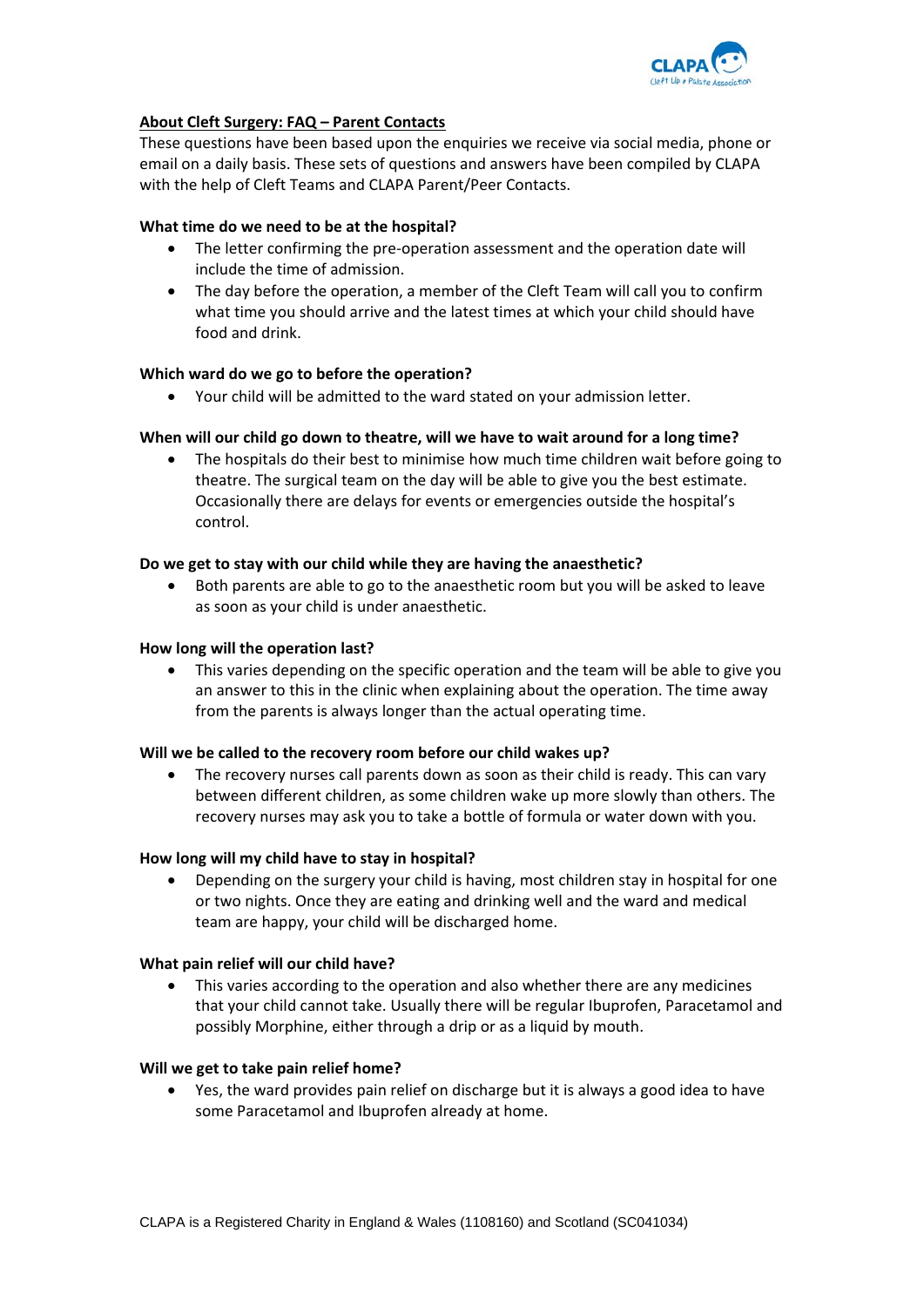### **How long will our child need to take pain relief?**

 Children's sensitivity to pain varies but it is recommended that you give regular pain relief for one week after discharge. Some children may require pain relief for up to two weeks.

### **How will our child look after the lip repair?**

• The surgical team will explain this to you in clinic. There will usually be some swelling of the lip, nose and cheeks. There may also be some little dimples around the nose from hidden stitches (these dimples disappear as the swelling goes). There may be a little bit of blood in the nostril or on the lip at first.

# **Which ward will we be staying on after the op?**

If you ask a member of staff on the day of the surgery, they will be able to tell you.

# **Will we get to talk to our surgeon before and after the operation?**

 Yes, the surgeons work as a team. You will meet some of the team in the clinic at the pre‐operative assessment. You will also see them when you come in on the day of surgery and again after the operation. The team does a ward round each morning and evening, and there are always members of the surgical team around in case you have questions.

### **Will our cleft nurse be around?**

 One of the cleft nurses will try to visit your child on the ward after their operation. If this is not possible, one of the team will visit the next day though not over the weekend.

# **How long after the operation will the stitches need removing and where do we go to have them removed?**

- If your child has removable, sutures you will need to come back to the hospital five to seven days after surgery.
- Your child will need to be fasted (no food or drink) for three hours before the appointment time given to you, in case your child needs to have some sedation to remove the sutures.

### **What are the visiting hours?**

 Parents can visit any time but most hospitals prefer other visitors (including your other children) to visit between 10am and 8pm.

### **Can both parents stay? If not what accommodation or hotels nearby are available?**

 Only one parent is able to stay with your child on the ward. If you contact Parent Accommodation, they will be able to give you a list of nearby available accommodation.

### **What facilities are there for parents, for example beds, showers, and kitchen?**

- The wards usually have a kitchen for parents to make tea, coffee and other drinks but the wards do not provide food for parents.
- Parents usually have a pull out chair bed if they are in one of the main wards or a fold up bed if their child is in a cubicle. There is usually a bathroom that the parents can use. Talk to the nurse in charge for more information.